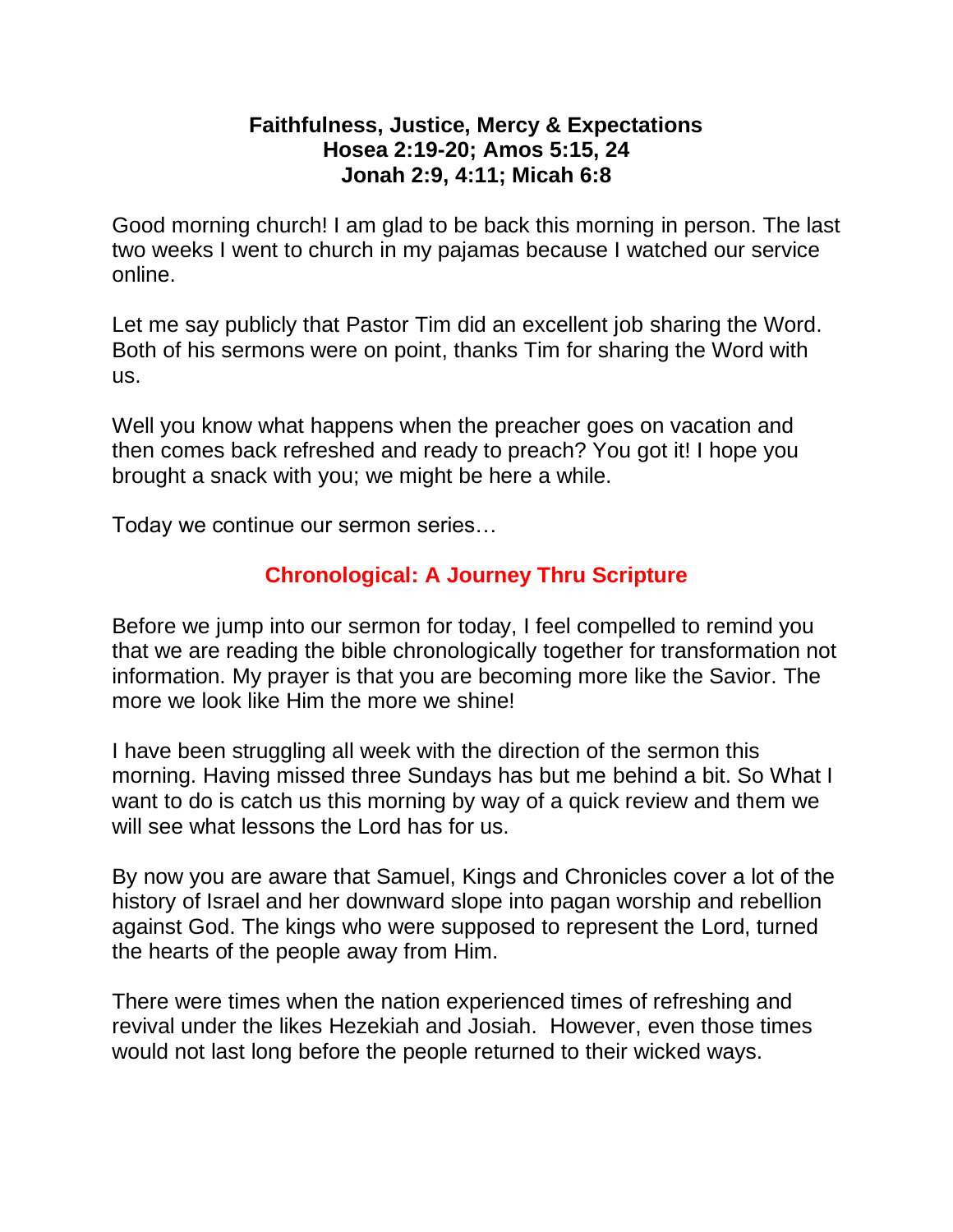Throughout our reading these past few weeks we have seen this pattern, read God's warnings of coming judgement but have also witnessed His faithfulness toward His chosen nation.

I know that a lot more has happened in the narratives we read but this gives you a 1,000-foot view of the reading. Now that we are caught up…

Our goal this morning is to see what we can learn from the four minor prophets — Hosea, Amos, Jonah and Micah. Once again, I hope you are seeing how God delivered one seamless message through the Bible.

Ok let's jump right into the heart of today's message. I want you to see four lessons we learn from these four minor prophets. I will be using the theme and key verses of each book as our text.

## **1. God is Faithful Even When We are Faithless…Hosea**

- a. Author: Hosea
	- i. Meaning of His Name: Salvation, God Saves
	- ii. He Had a Long Prophetical Career
		- 1. About 50 years (760 710 BC)
		- 2. List of Kings He Prophesied Under
			- a. Kings of Judah (Southern Kingdom)

| i. Uzziah    | 790-739 BC |
|--------------|------------|
| ii. Jotham   | 750-731 BC |
| iii. Ahaz    | 735-715 BC |
| iv. Hezekiah | 715-686 BC |

- b. King of Israel (Northern Kingdom)
	- i. Jerobam II 739-753
	- ii. Period of Anarchy in Between Kings
- iii. He Was a Contemporary to both Isaiah & Micah
- *b.* The historical setting of his prophecy is recorded in both 2 Kings 14-20 and 2 Chronicles 26-32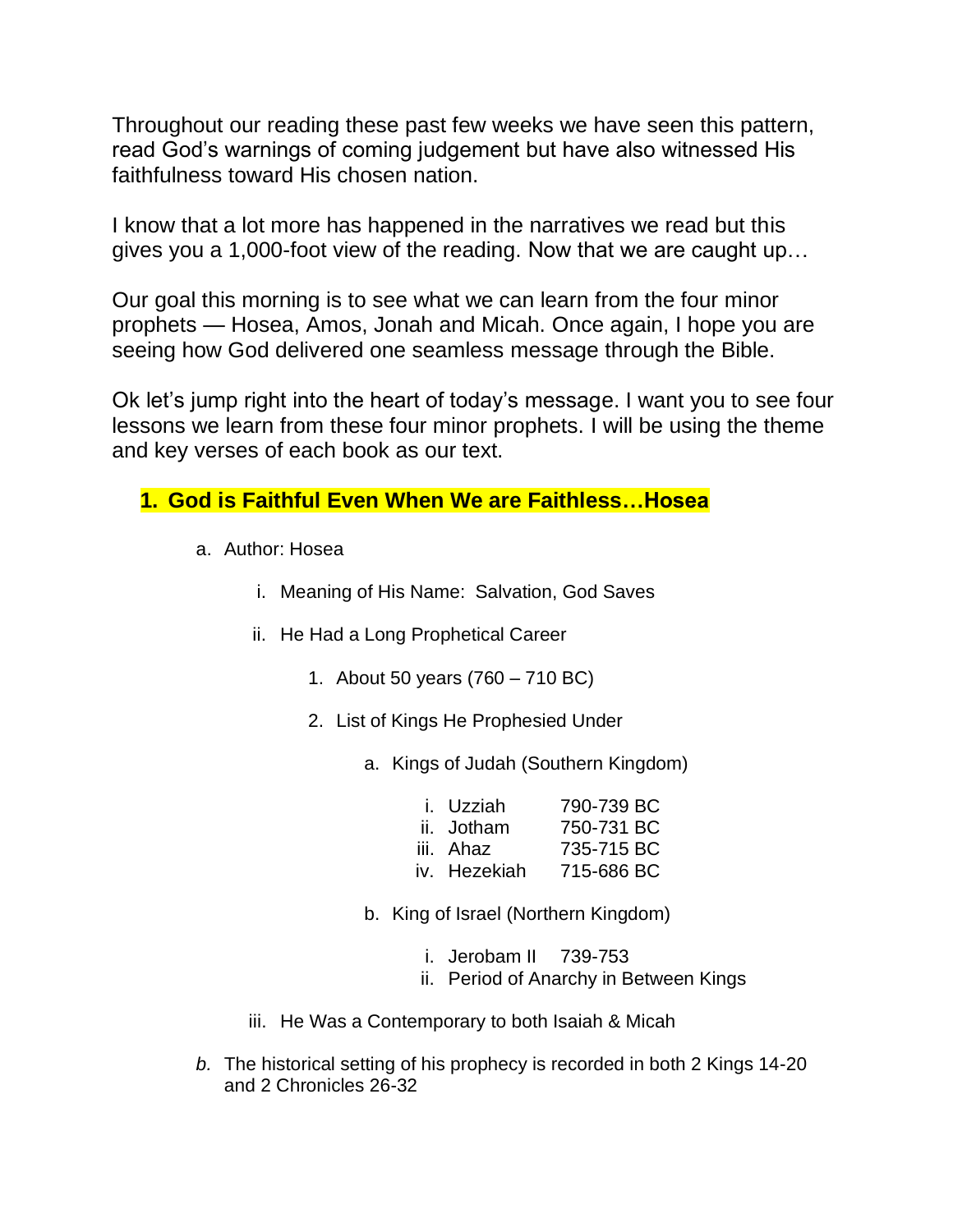His marriage to Gomer served as an object lesson for the nation. Their waywardness was like that of a adulteress wife who would not remain faithful to her husband. Time and time again she returned to her sinful ways.

Yet time and time again, Hosea would go and get his wife back and bring her home. His example was a testimony of love and faithfulness toward an unfaithful wife, but remember it was an object lesson that reflected God's love for his wayward people.

### Here is the key verse…

*Hosea 2:19–20 (NKJV) — 19 "I will betroth you to Me forever; Yes, I will betroth you to Me In righteousness and justice, In lovingkindness and mercy; 20 I will betroth you to Me in faithfulness, And you shall know the LORD.*

Do you see the faithfulness of God? His faithfulness is based on two things…

### • **His Promises**

*Hebrews 6:17-18 (NKJV) — 17 Thus God, determining to show more abundantly to the heirs of promise the immutability of His counsel, confirmed it by an oath, that by two immutable things, in which it is impossible for God to lie, we might have strong consolation, who have fled for refuge to lay hold of the hope set before us.*

## • **His Character**

*2 Timothy 2:13 (NKJV) — 13 If we are faithless, He remains faithful; He cannot deny Himself.*

## **2. God is Concerned about How we Treat Others…Amos**

- *I. The people will be judged, 1:3 – 2:16*
	- a. Damascus = Sledged of torture,  $1:3-5$
	- b. Gaza = Slave trafficking, 1:6-8
	- c. Tyre = Severing treaty, 1:0-10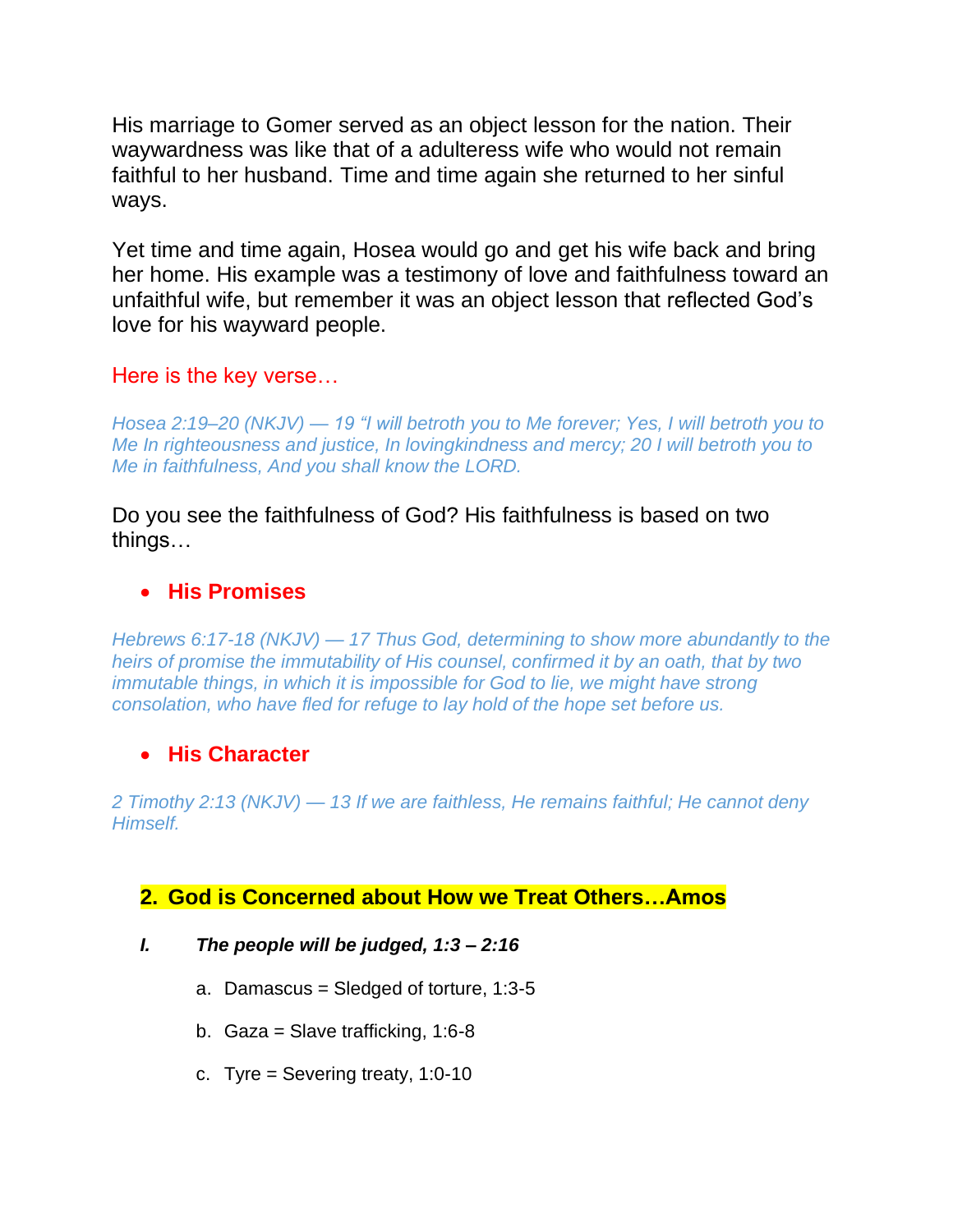- d. Edom  $=$  Sword of terror, 1:11-12
- e. Ammon = Sadistic triumphant, 1:13-15
- f. Moab = Spoiling tombs,  $2:1-3$
- g. Judah = Spurning the torah,  $2:4-5$
- h. Israel = Social transgressions, 2:6-16

#### *II. The purpose of Judgment, 3:1-6:14*

- a. First Message = Ruined Relationships, 3:1-15
- b. Second Message = Refusal to repent,  $4:1-13$
- c. Third Message = Repentance requested, 5:1-17
- d. Fourth Message = Ritual reviewed, 5:18-27
- e. Fifth Message = Rich at rest,  $6:1-14$

#### *III. Pictures of Judgment, 7:1-9:10*

- a. Vision of locusts = judgment diverted,  $7:1-3$
- b. Vision of fire  $=$  judgment delayed, 7:4-6
- c. Vision of plumb line = judgment determined, 7:7-9
- d. Vision of priest = judgment dialogue,  $7:10-13$
- e. Voice of the prophet  $=$  judgment described,  $7:14-17$
- f. Vision of summer fruit = judgment declared,  $8:1-14$
- g. Vision of the Lord = judgment day,  $9:1=10$

#### *IV. Prosperity after judgment, 9:11-15*

- a. Possession of Israel, 9:11-12
- b. Productivity in Israel, 9:13-14
- c. Permanent promise to Israel, 9:15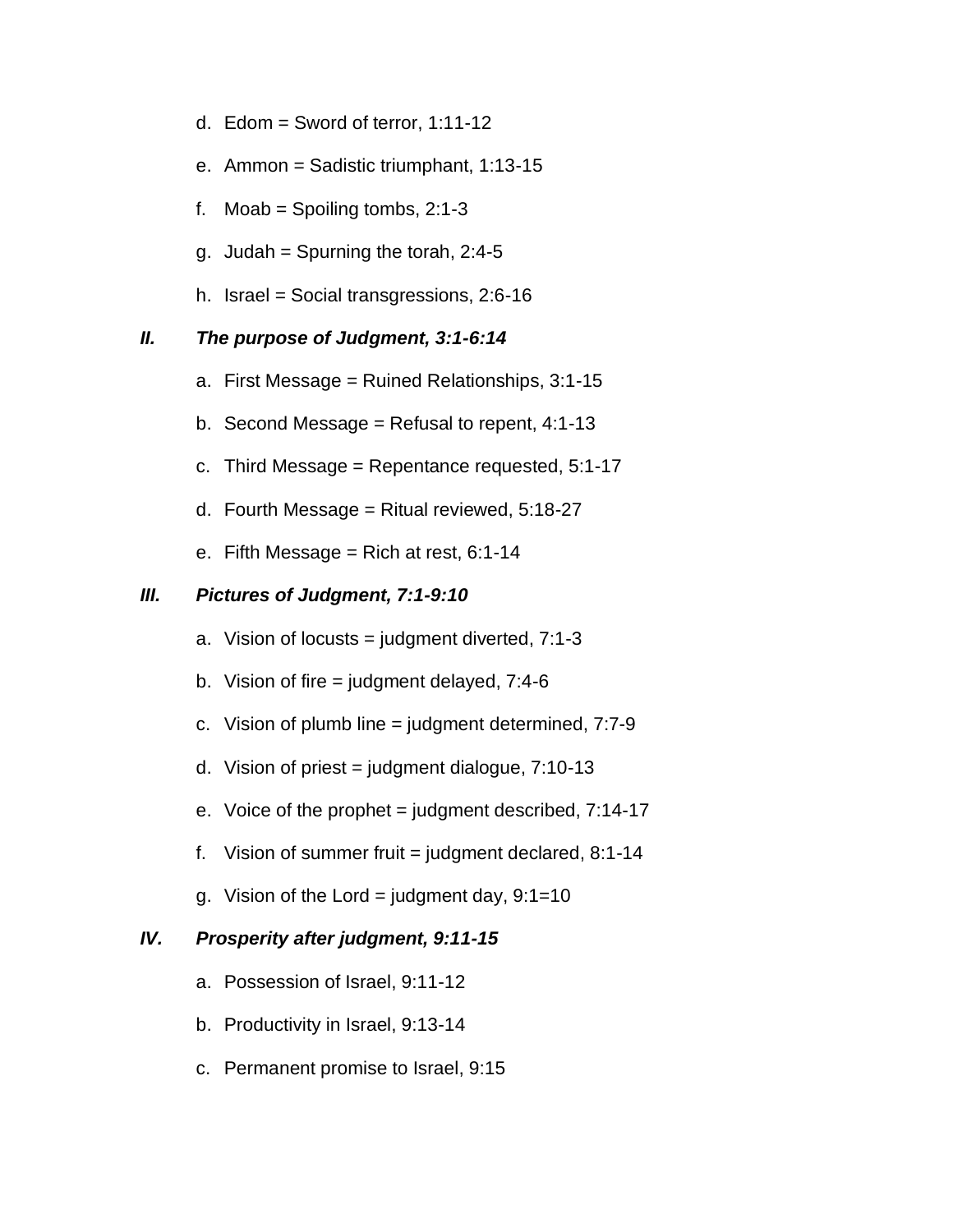### Here is the key verse…

*Amos 5:15, 24 (NKJV) — 15 Hate evil, love good; Establish justice in the gate. It may be that the LORD God of hosts Will be gracious to the remnant of Joseph…24 But let justice run down like water, And righteousness like a mighty stream.*

What about social justice? Does the church need to be engaged in the social justice movement today?

These are good questions, and I would say that we need to be to the extent that we fulfill…

*Romans 13:8–10 (NKJV) — 8 Owe no one anything except to love one another, for he who loves another has fulfilled the law. 9 For the commandments, "You shall not commit adultery," "You shall not murder," "You shall not steal," "You shall not bear false witness," "You shall not covet," and if there is any other commandment, are all summed up in this saying, namely, "You shall love your neighbor as yourself." 10 Love does no harm to a neighbor; therefore love is the fulfillment of the law.*

We must stand on biblical truth, love all people, and walk in justice.

## **3. God is Merciful Toward All Peoples of the Earth…Jonah**

- a. Author: Jonah son of Amittai
	- i. Reference to him in 2 Kings 14:25
	- ii. The Lord Jesus made 2 reference to Jonah in Matthew 12:40 and Luke  $11:32$

#### Here is the key verse...

*Jonah 2:9; 4:11 (NKJV) — 9 But I will sacrifice to You With the voice of thanksgiving; I will pay what I have vowed. Salvation is of the LORD."…11 And should I not pity Nineveh, that great city, in which are more than one hundred and twenty thousand persons who cannot discern between their right hand and their left—and much livestock?*

We cannot escape that God has a love for the world...He has a missionary heart. After all we read…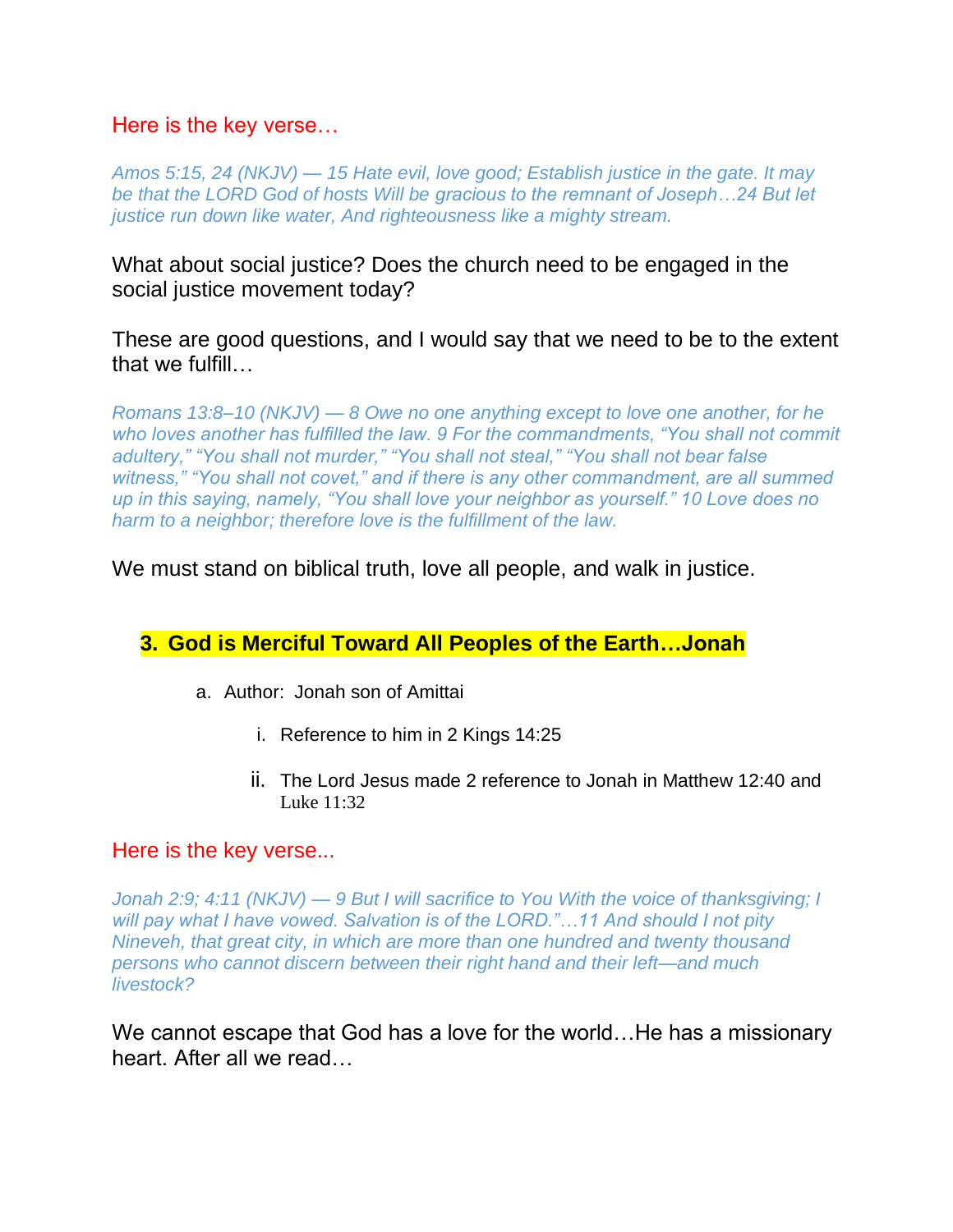*2 Peter 3:9 (NKJV) — 9 The Lord is not slack concerning His promise, as some count slackness, but is longsuffering toward us, not willing that any should perish but that all should come to repentance.*

*John 3:16 (NKJV) — 16 For God so loved the world that He gave His only begotten Son, that whoever believes in Him should not perish but have everlasting life.*

### **4. God's Expectation on How to Treat Others…Micah**

- *a.* Little is known about Micah
- *b.* His name means "Who is Like Yahweh"
- *c.* He was a contemporary of Isaiah
- *d.* He prophesied during the reigns of Jotham, Ahaz & Hezekiah kings of Judah

#### *II. Historical Background*

- *a.* 2 Kings 15:32-20:21
- *b.* 2 Chronicles 27-32
- *c.* Isaiah 7, 20, 36-39

#### Here is the key verse…

*Micah 6:8 (NKJV) — 8 He has shown you, O man, what is good; And what does the LORD require of you But to do justly, To love mercy, And to walk humbly with your God?*

### Act Justly

*James 2:8–9 (NKJV) — 8 If you really fulfill the royal law according to the Scripture, "You shall love your neighbor as yourself," you do well; 9 but if you show partiality, you commit sin, and are convicted by the law as transgressors.*

#### Love Mercy

*1 John 4:7–8 (NKJV) — 7 Beloved, let us love one another, for love is of God; and everyone who loves is born of God and knows God. 8 He who does not love does not know God, for God is love.*